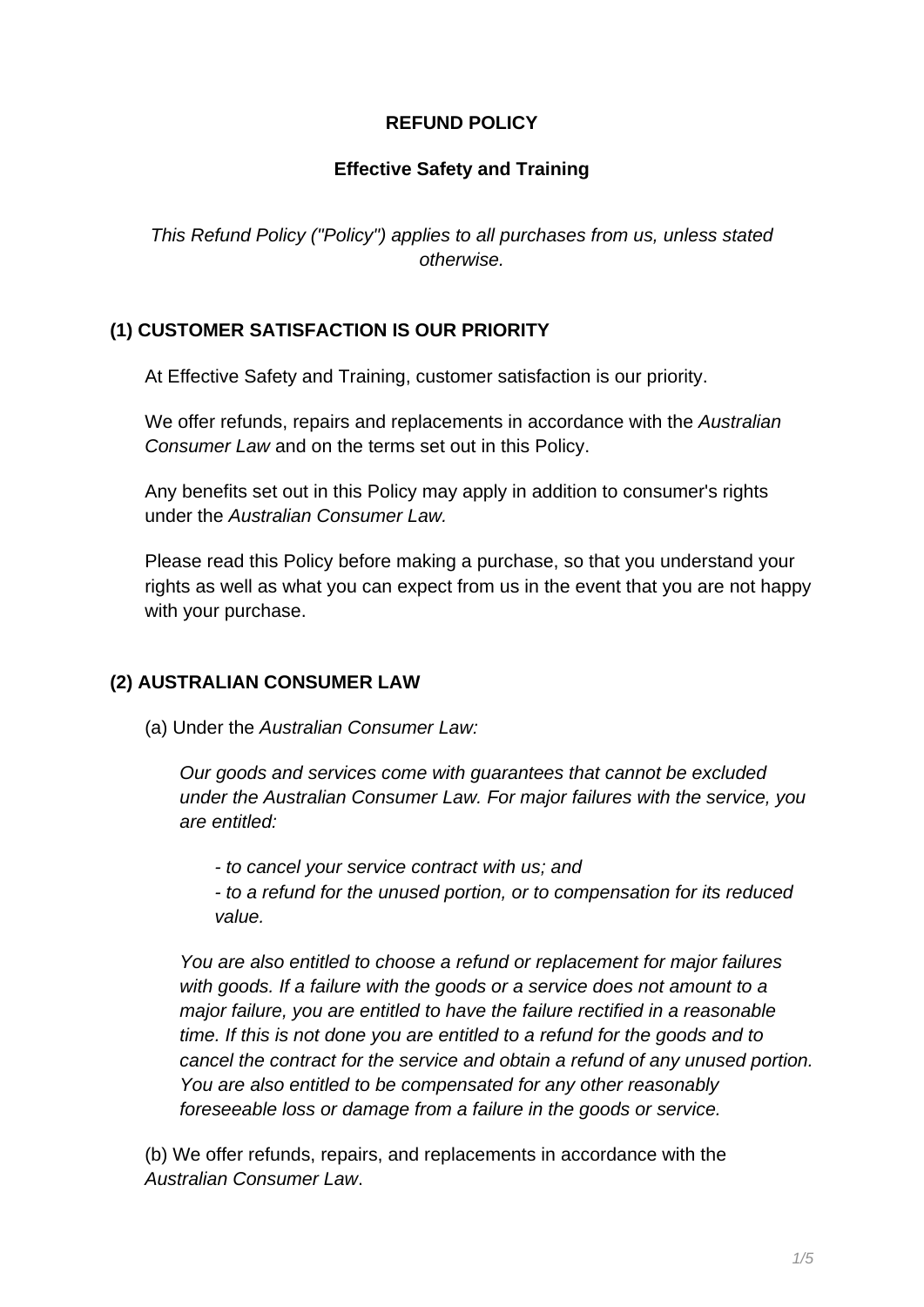(c) The Australian Consumer Law provides a set of Consumer Guarantees which protect consumers when they buy products and services.

(d) If the Australian Consumer Law applies, then we cannot avoid the Consumer Guarantees which it provides. If there is an inconsistency between this Policy and the Australian Consumer Law, the Australian Consumer Law will prevail.

(e) Further information about the Australian Consumer Law and these Consumer Guarantees is available from the website of the Australian Competition and Consumer Commission.

(f) If a product or service which you purchased from us has a major failure (as defined in the Australian Consumer Law) then you may be entitled to a replacement or refund. You may also be entitled to compensation for any reasonably foreseeable loss or damage resulting from that major failure.

(g) If a product or service which you purchased from us has a failure which does not amount to a major failure (as defined in the Australian Consumer Law) then you may still be entitled to have the goods repaired or replaced.

## **(3) CHANGE OF MIND**

We do not offer any refund if you simply change your mind, or find the same product or service cheaper elsewhere.

### **(4) PRODUCTS DAMAGED DURING DELIVERY**

In the event that a product which you ordered is damaged during delivery:

(a) Please contact us as soon as possible.

(b) Any damaged product must be returned in the condition it was in when you received it, together with any packaging and other items which you received with the damaged product.

(c) We will organise to repair the damaged product or to collect it and replace it with an equivalent product, or to provide a refund, provided that you contact us within the following time from the date you received the product: 14 Days

# **(5) EXCEPTIONS**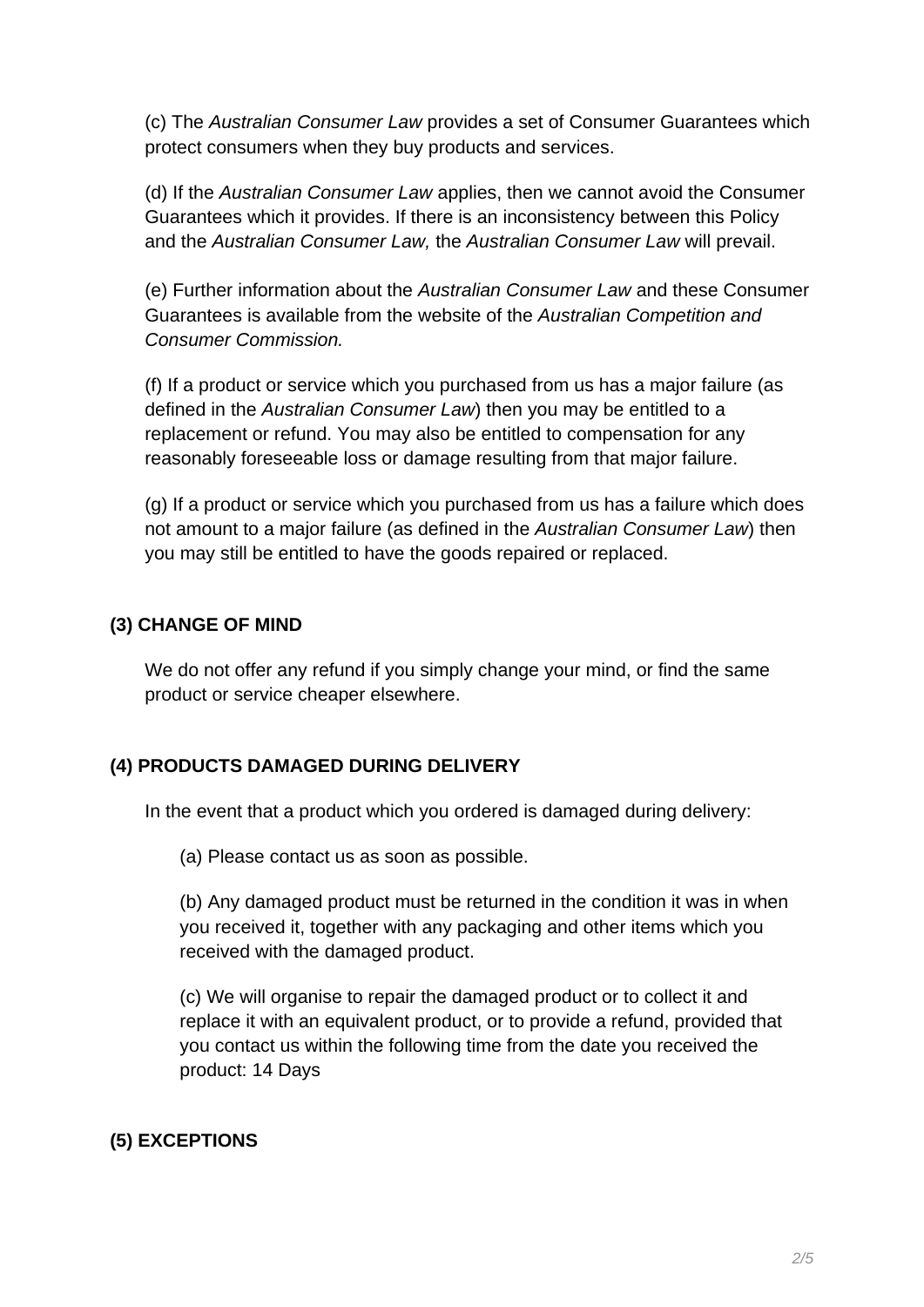Notwithstanding the other provisions of this Policy, we may refuse to provide a repair, replacement or refund for a product or service you purchased if:

(a) You misused the said product in a way which caused the problem.

(b) You knew or were made aware of the problem(s) with the product or service before you purchased it.

(c) You asked for a service to be done in a certain manner, or you asked for alterations to a product, against our advice, or you were unclear about what you wanted.

(d) Any other exceptions apply under the Australian Consumer Law.

### **(6) SHIPPING COSTS FOR RETURNS**

(a) In the event that a product you purchased fails to meet one or more Consumer Guarantees under the Australian Consumer Law we will bear any costs of shipping the said product (the "Returned Product") back to us, as well as any costs of shipping any replacement product to you.

(b) If the Returned Product can easily be posted or returned, then you are responsible for organising for the Returned Product to be returned to us. If the Returned Product is eligible for a repair, replacement or refund under the terms of this Policy (including under the Australian Consumer Law) then we will reimburse you for the reasonable postage, shipping or transportation costs for the Returned Product.

(c) If the Returned Product is too large, too heavy, or otherwise too difficult to be removed and returned by you, and is believed to be eligible for a repair, replacement or refund under the terms of this Policy (including under the Australian Consumer Law), then we will organise for the postage, shipping, transportation or collection of the Returned Product, at our cost.

(d) In the event that we organise and pay for the inspection, postage, shipping, transportation or collection of a Returned Product, and it turns out not to be eligible for a repair, replacement or refund under the terms of this Policy (including under the Australian Consumer Law), then you will be required to pay the costs of any inspection, postage, shipping, transportation or collection of the Returned Product.

### **(7) REFURBISHED PRODUCTS**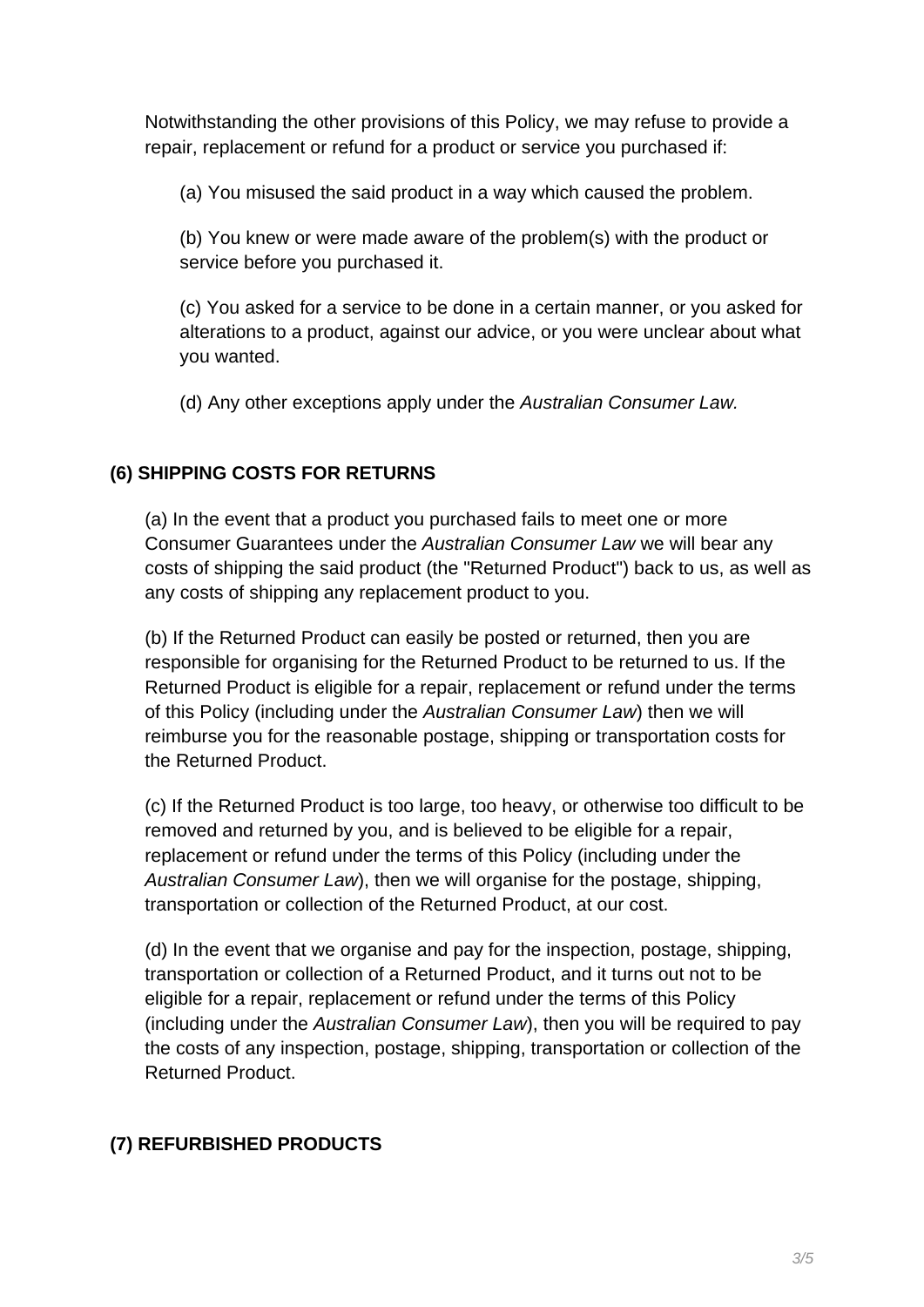Goods presented for repair may be replaced by refurbished goods of the same type rather than being repaired. Refurbished parts may be used to repair the goods.

#### **(8) ASSISTANCE FROM MANUFACTURERS**

(a) In some cases, manufacturers may provide assistance in relation to their products, and they may be able to resolve your issue more quickly.

(b) In some cases, manufacturers may provide warranties for their products, which go beyond the Consumer Guarantees under the Australian Consumer Law or any other rights which you may have under this Policy.

(c) You are not obliged to contact the manufacturer directly in order to seek a repair, replacement or refund. However, you may do so if you wish.

### **(9) RESPONSE TIME**

We aim to process any requests for repairs, replacements or refunds within 7 days of having received them.

### **(10) HOW TO RETURN PRODUCTS**

(a) You may contact us to discuss a return using the details at the end of this Policy.

(b) We will pay any refunds in the same form as the original purchase or to the same account or credit card as was used to make the original purchase, unless otherwise determined in our sole discretion.

(c) You must provide proof of purchase in order to be eligible for a refund, repair or replacement.

(d) You may be required to present a government issued identification document in order to be eligible for a refund, repair or replacement.

### **(11) CONTACT US**

If you wish to speak to us about this Policy or about any refund, repairs or replacements, you may contact us at:

email : admin@effectivesafety.com.au